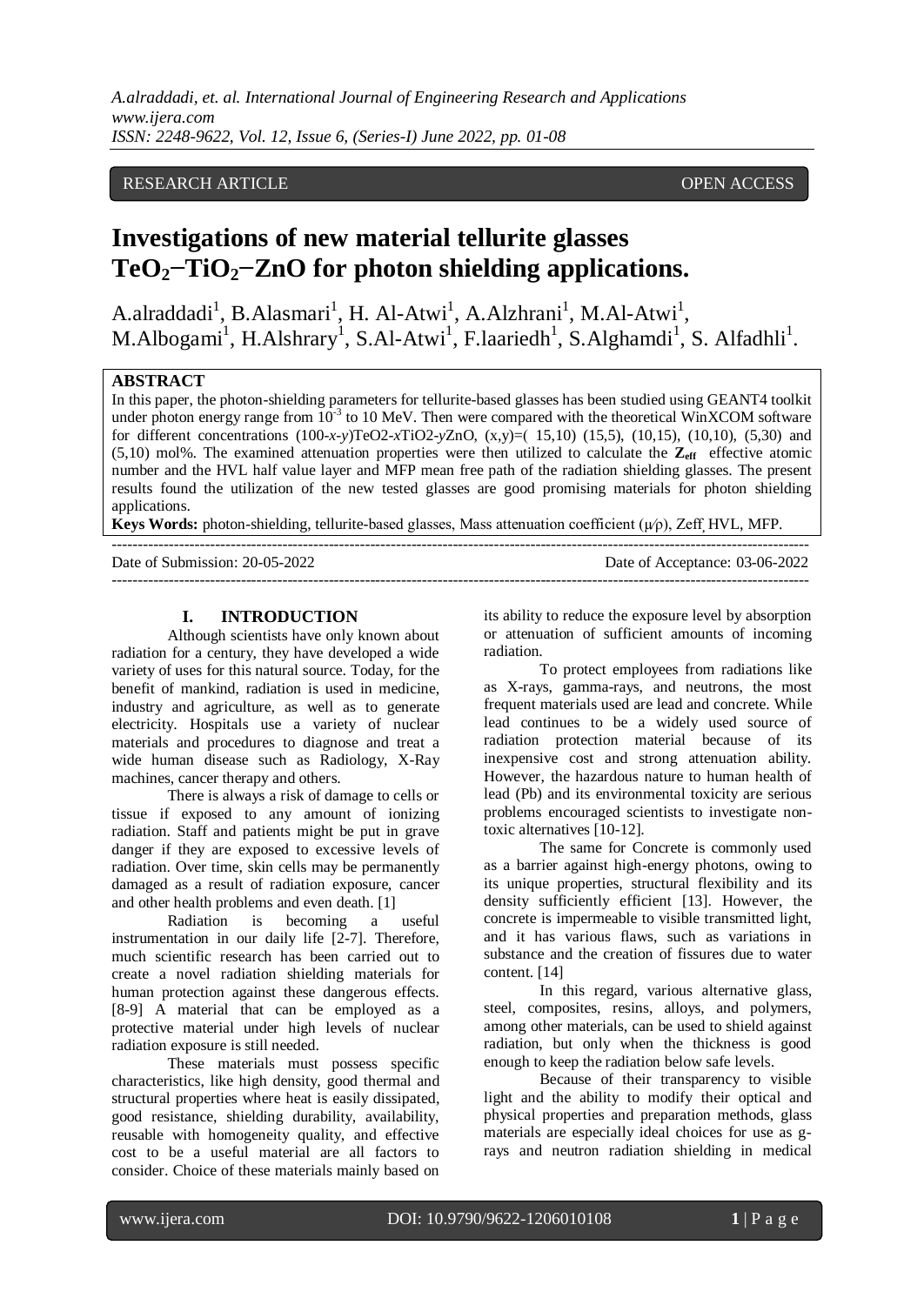services and nuclear research institutions [15-21]. [22-23]

Various heavy metal oxide glasses have been studied for their shielding and optical properties. By increasing the density of the materials, the adding of heavy metal oxides improves the attenuation achievement of the glass sample [24-27].

The aim of the present study is to

investigate the radiation shielding properties of the suggested glass through photon energies from 1 keV to 10 MeV by GEANT4 toolkit.

# **II. MATERIALS AND METHODS**

In this purpose, we investigate a collection of tellurite glasses having a certain composition of (100- x -y)TeO<sub>2</sub>-xTiO<sub>2</sub>-yZnO, (x, y)=(15, 10) (15, 5), (10, 15), (10, 10), (5, 30) and (5, 10) mol%, The names and densities of the glasses compositions used in this study listed in Table1.

#### **2.1 Monte Carlo simulation Geant4**

GEANT4 is a Monte Carlo toolset for radiation propagation. This toolset has applications in a several domains, likes radiation shielding, medical applications, high-energy and Astor-particle physics, [28].

To cover all nuclear and electromagnetic interactions that might happen if the radiation collides with the material shielding, GEANT4 covers a diverse range of physical models for radiation shielding research.

The G4EmPhysicsList class to manage the physical processes involving electrons and photons has adopted the conventional electromagnetic package. This package includes interactions between photons with energies ranging from 1 to 100 TeV.

G4PhotoElectric-Effect, G4Compton-Scattering, G4Rayleigh-Scatterin, and G4Gamma-Conversion are some of the basic photonic interactions that have been incorporated. To ensure appropriate precision in simulations, the value of the range cut, which is the minimal limit for secondary particle generation, has been changed to 0,01cm for all desired particles. The energy of gamma photons were defined as 0.001–10 MeV. Depending on the gamma-ray energy, the glass thickness ranged from 0.1 to 1 cm. The mass number, atomic number, densities and weight fractions of the glasses samples were also computed.

One million photons were launched at a glass sample target from a mono-energetic source in this experiment. A sodium iodide (NaI) detector was used to record the photons.

#### **2.2 Radiation shielding properties 2.2.1 Mass attenuation coefficient (µ∕ρ)**

The mass attenuation coefficient  $(\mu/\rho)$  is the basic parameter used to measure the radiation absorption properties of any material. The expression of mass attenuation coefficient  $(\mu/\rho)$  is a metric for the probability of incident photons interacting with substance per unit density. According to Lambert–Beer law [29], The amount of attenuation is determined by the gamma-ray energy and the glass sample's chemical structure. The formula is used to compute it:

$$
\psi \rho = \sum_i w_i (\mu / \rho)_i
$$

Where  $(\mu)$  is the linear attenuation coefficient,  $(\rho)$  is the density and  $w_i$  is a percentage of weight of i<sup>th</sup> composed element in the shielding material sample.

# **2.2.2 Effective atomic number (Zeff):**

The effective atomic number (Zeff) is a metric that is used to measure the efficiency of a shielding material that contains a variety of components. A greater Zeff number shows that the material can filter incoming radiation better, thus a glass system with a greater Zeff value may attenuate input photons better than one with a lower Zeff value. The effective atomic number (Zeff) for any sample is widely used to explain the sample's attenuation behavior, and it is provided by the relation below. [30]:

$$
Z_{eff} = \frac{\sum_{i} f_{i} A_{i} (\frac{\mu}{\rho})_{i}}{\sum_{j} f_{j} A_{j} (\frac{\mu}{\rho})_{j}}
$$

Where  $A_i$  is the atomic weight and  $Z_j$  is atomic number and  $\mu/\rho$  is the mass attenuation coefficient, fi is the fractional abundance of the element.

# **2.2.3 Half**‑ **value layer**

The half-value layer is a highly important measure for studying gamma-ray shielding properties. and to judge the radiation efficiency of a material .

The half-value layer is the thickness that reduces the intensity of radiation by half and may be calculated. by the relation below [31].

$$
HVL = \frac{\ln(2)}{\mu}
$$

Where HVL Half-value layer and μ the linear attenuation coefficient.

# **2.2.4 Mean free path (MFP)**

The mean free path (MFP) is the mean distance travelled by a photon inside a shielding material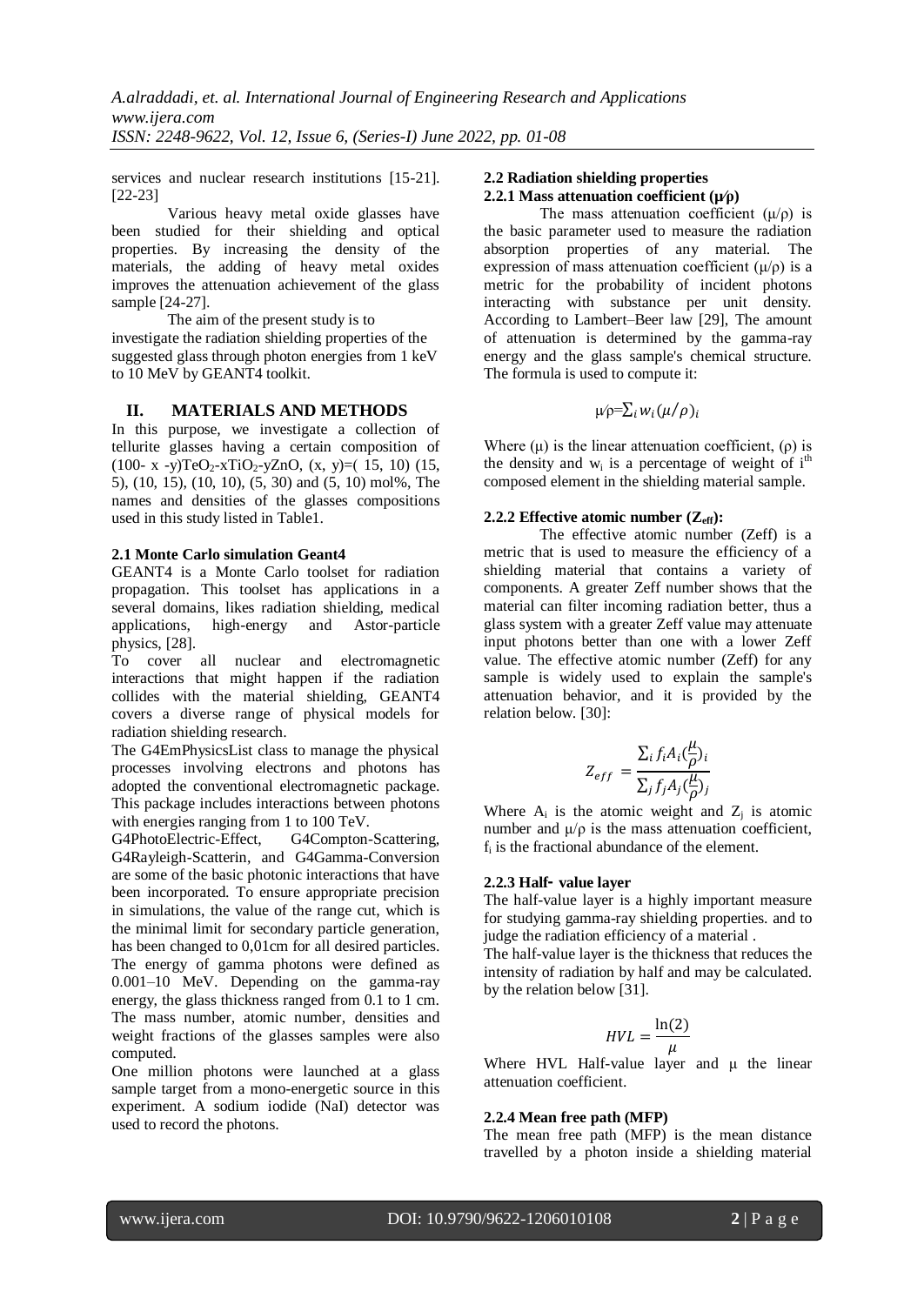prior to encountering an interaction, and can be obtained according to the equation [32]:

$$
MFP = \frac{1}{u}
$$

Where  $\mu$  the linear attenuation coefficient and MFP Mean free path

#### **2.2.5 Neutron removal cross section (ΣR)**

The  $\sum$ R calculates the ability of the shielding material to reduce the neutrons by measurement the mass removal cross section  $(\sum_{R/\rho})$  of substances that are compose the samples.  $\Sigma$ R is given by the relation below [33]:

To calculate  $(\Sigma_{R/\rho})$  the mass removal cross section of substances that compose the samples ∑ʀ used to determine the shielding material's ability to attenuate neutrons.

$$
\sum R = \sum_{i} \rho_i \left( \sum R / \rho_i \right)
$$

Where  $\rho_i$  is the partial density (g/cm<sup>3</sup>) of the i<sup>th</sup> substance.

# **III. RESULTS AND DISCUSSION**

Tellurite glasses TeO<sub>2</sub>-TiO<sub>2</sub>-ZnO with a composition of  $(100-x-y)TeO<sub>2</sub>-xTiO<sub>2</sub>-y ZnO, (x,y)=$  $(15;10)$   $(15;5)$ ,  $(10;15)$ ,  $(10;10)$ ,  $(5;30)$  and  $(5;10)$ mol%, used in this study listed in Table1.

The mass attenuation coefficient  $\mu/\rho$  of these samples were calculated using the Geant4 toolkit and the WinXCOM application for photon energy ranging from 1 keV to 10 MeV. In Figure.1, the  $\mu/\rho$  values were presented against photon energy. The  $\mu/\rho$  values obtained from Geant4 simulations were compared to those calculated by the WinXCOM algorithm, as shown in Figure.2. The values of  $\mu/\rho$  were used to determine the  $Z_{\text{eff}}$ values, Figure.3. In Figure.4, the Half-value layer values of the investigated glasses were calculated and plotted. In figure 5 the mean free path values were computed and plotted.

|  | Table1: list of investigated glasses samples, chemical and atomic composition and density. |  |  |  |  |
|--|--------------------------------------------------------------------------------------------|--|--|--|--|
|--|--------------------------------------------------------------------------------------------|--|--|--|--|

|                           |                  | <b>Glasses Samples</b> |       |       |                                                          |       |       |  |  |  |  |  |
|---------------------------|------------------|------------------------|-------|-------|----------------------------------------------------------|-------|-------|--|--|--|--|--|
|                           |                  |                        |       |       | T85T5Z10 T65T5Z30 T80T10Z10 T75T10Z15 T80T15Z5 T85T15Z10 |       |       |  |  |  |  |  |
|                           | TeO <sub>2</sub> | 85                     | 65    | 80    | 75                                                       | 80    | 75    |  |  |  |  |  |
| Compositions (mol%)       | TiO <sub>2</sub> |                        | 5     | 10    | 10                                                       | 15    | 15    |  |  |  |  |  |
|                           | ZnO              | 10                     | 30    | 10    | 15                                                       | 5     | 10    |  |  |  |  |  |
|                           | $\Omega$         | 0.206                  | 0.206 | 0.211 | 0.212                                                    | 0.217 | 0.217 |  |  |  |  |  |
| Atomic composition (wt.%) | Ti               | 0.016                  | 0.018 | 0.033 | 0.034                                                    | 0.050 | 0.051 |  |  |  |  |  |
|                           | Zn               | 0.044                  | 0.148 | 0.046 | 0.070                                                    | 0.023 | 0.047 |  |  |  |  |  |
|                           | Te               | 0.734                  | 0.628 | 0.710 | 0.684                                                    | 0.710 | 0.685 |  |  |  |  |  |
| Density $(g/cm^3)$        | 5.490            | 5.420                  | 5.420 | 5.410 | 5.440                                                    | 5.400 |       |  |  |  |  |  |

#### **3.1 Mass attenuation coefficient (μ/ρ)**

In Figure.1, the mass attenuation coefficient declines when the photon energy rises due to partial photon interactions with the shielding material in different energy ranges. As a result, the  $\mu$ p values decrease in low-energy zone (10<sup>-3</sup>-0.39) MeV) because the photoelectric absorption mechanism dominates at these energies. Then, because Compton scattering dominates in the middle energy zone (0.6-3.9 MeV), the  $\mu$ <sup>*p*</sup> value significantly decline. Following that, because the pair production process, µ∕p values gradually increase in the high energy zone (3.9-10 MeV). It can also be seen in Figure.1 that the photoelectric effect causes some abrupt discontinuities around the K-edges of Titanium, Zinc, and Tellurium substance. Furthermore, the relationship between the µ∕p value and the chemical structure of the sample indicates that gamma-rays are attenuated more in the samples with a high Te weight component. The  $\mu$ <sup>p</sup> values of T85T5Z10, for example, are larger than those of the other glasses tested. The reason for this is that T85T5Z10 sample includes 85 mol%  $TeO<sub>2</sub>$ (see Table 1). The  $TeO<sub>2</sub>$  concentration in the glasses T80T10Z10 and T80T15Z5 is the same. However, T80T10Z10 includes 10mol% ZnO, and T75T15Z5 includes 5mol% ZnO. As a result, the  $\mu$ <sup>*p*</sup> values for T80T10Z10 are larger than those for T75T15Z5.

In Figure 2 provides a comparison of  $\mu$ <sup>*p*</sup> using WinXCOM and Geant.4 programs calculation for 123, 357, 665, 844, and 1333 keV photon energies. For all of investigated sample, we found the mass attenuation coefficient. Then correlation factor  $(R^2)$  was determined to ensure that the theoretical and simulation data were linear. The  $R^2$ for all glasses was found to be almost one.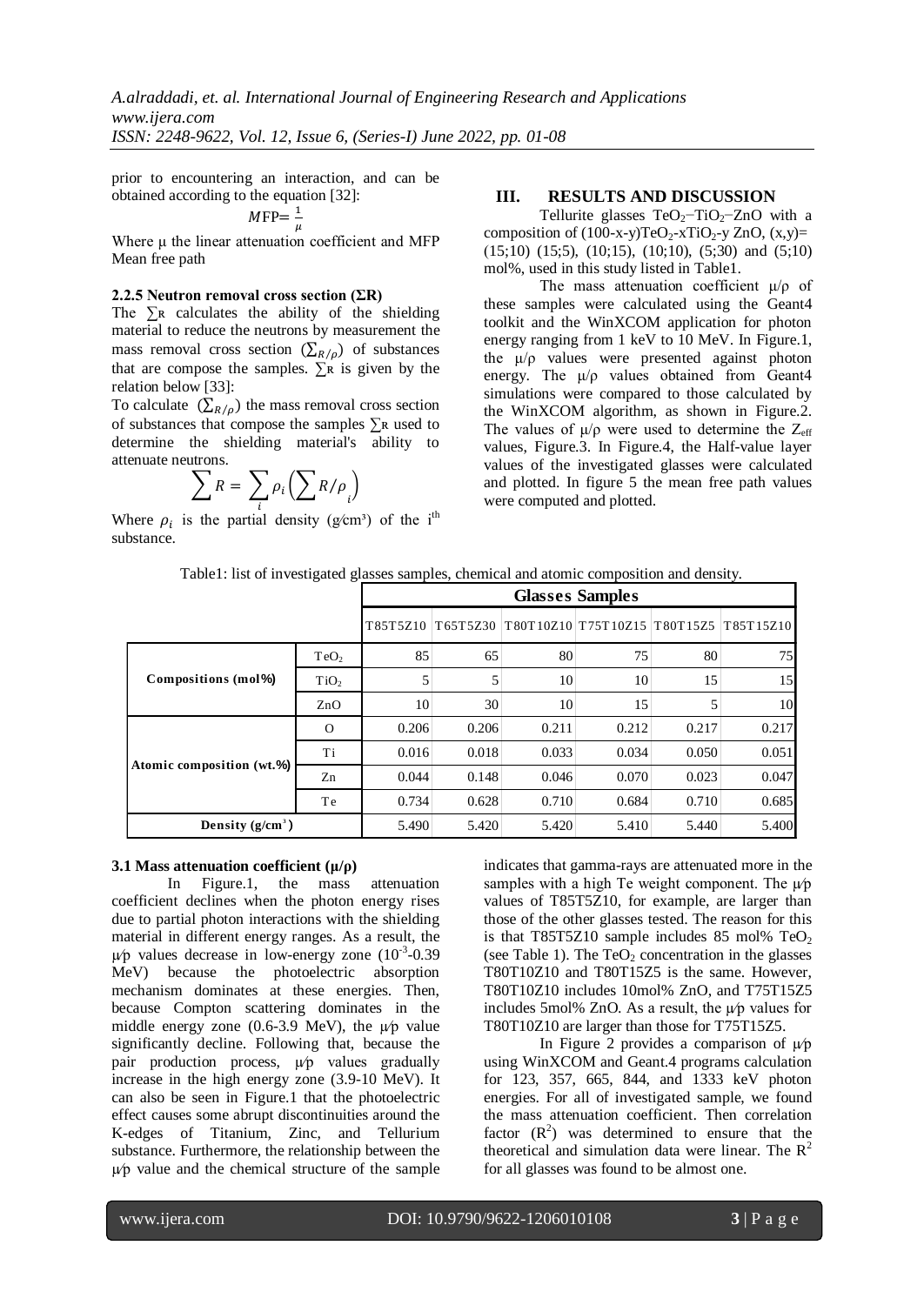

**Fig. 1:** TeO<sub>2</sub>-TiO<sub>2</sub>-ZnO glasses: Mass attenuation coefficient  $(\mu/\rho)$  from 1 keV to 10 MeV



**Fig. 2:** Comparison of GEANT4 and WinXCOM mass attenuation coefficients for TeO<sub>2</sub>-TiO<sub>2</sub>-ZnO glasses.

#### **3.2 Effective atomic number (Zeff)**

Figure. 3 shows the computed  $Z_{\text{eff}}$  values for the examined tellurite-based glasses with various  $TeO<sub>2</sub>$  - TiO<sub>2</sub> and ZnO concentrations for photon energy zone from  $10^{-3}$  to 1MeV.

When the photon energy is low, there is clearly an increase in  $Z_{\text{eff}}$  values. The (L, M, K) absorbed borders of titanium Ti, zinc Zn, and trillium Te components cause some peaks at 19–31 keV.

However, in the photon range of energies of 39–800 keV, the  $Z_{\text{eff}}$  values significantly drop as the photon energy increases. The values of the effective atomic number Z<sub>eff</sub> for tellurite-based samples are then constant in the photon energy zone of 0.9-2 MeV because of the photoelectric interaction.

The Z<sub>eff</sub> values gradually increase when the photon energy is increased up to 10MeV according to pair production process. Due to the atomic number (Z) of the material constituent atoms is significantly connected to the partial photon mechanisms; T85T5Z10 glass had the greatest Zeff value, whereas T65T5Z30 glass had the lowest  $Z_{\text{eff}}$ value. As a result, the glass with the greatest  $Z_{\text{eff}}$  is T85T5Z10, which includes the largest weight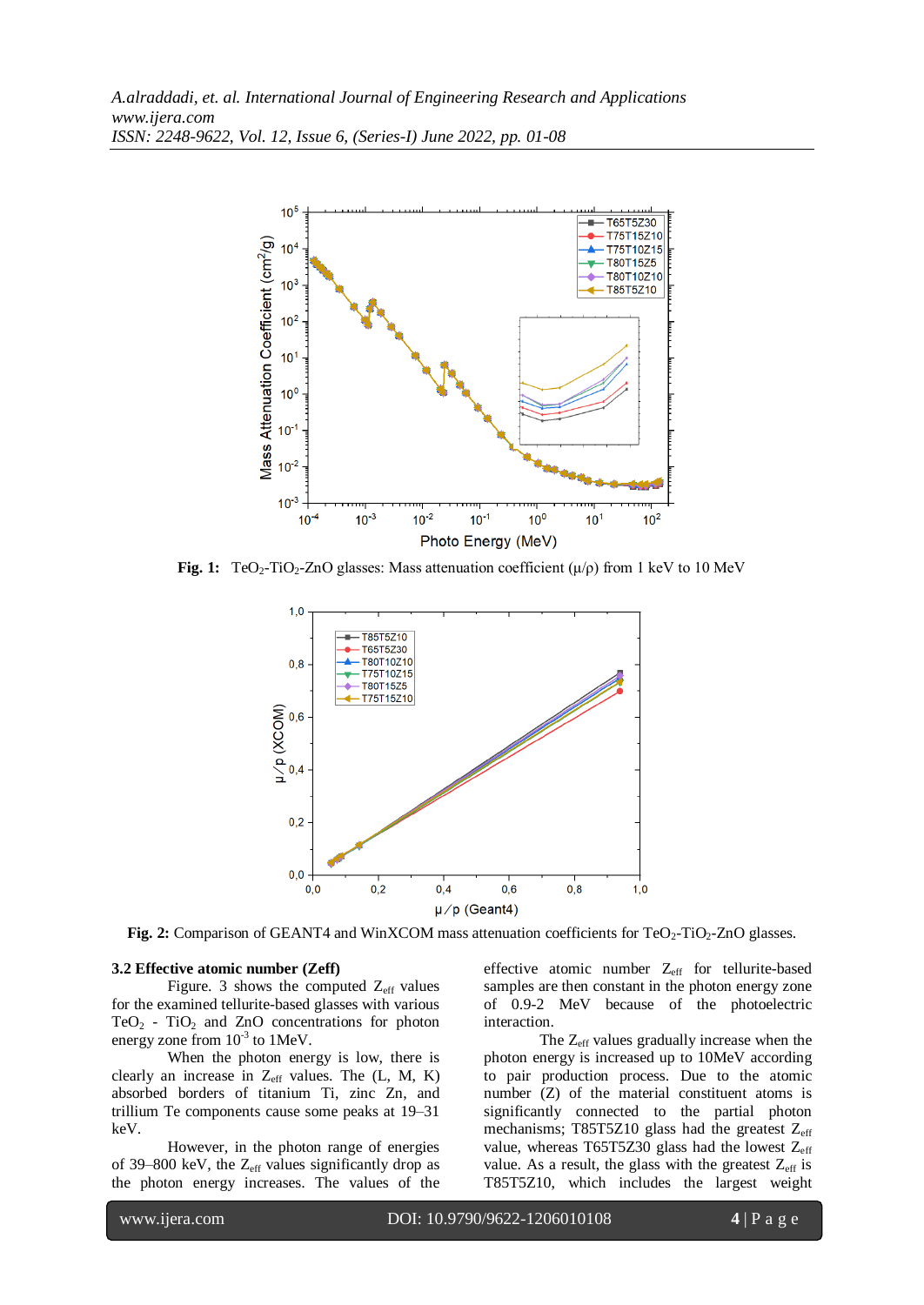*A.alraddadi, et. al. International Journal of Engineering Research and Applications www.ijera.com ISSN: 2248-9622, Vol. 12, Issue 6, (Series-I) June 2022, pp. 01-08*

percentage of Te (0.734 percent ). The T65T5Z30 glass, which has the smallest proportion of Te, has the lowest  $Z_{\text{eff}}$  (0.628 percent ). It is commonly known that as  $Z_{\text{eff}}$  rises, so does the effectiveness of the gamma-ray shield.

As a result, we can conclude that the T85T5Z10 sample has the greatest gamma-ray shielding qualities of all the glasses we investigated. For comparison, we included the  $Z_{\text{eff}}$  for the current samples as well as those published for some other glass systems in Table 2.



**Fig. 3:** Effective atomic number (Z<sub>eff</sub>) of the TeO<sub>2</sub>-TiO<sub>2</sub>-ZnO samples for total photon interaction

| Table 2 the effective atomic number $Z_{\text{eff}}$ of investigated glasses samples. |
|---------------------------------------------------------------------------------------|
|                                                                                       |

| <b>Energy (MeV)</b> $\vert$ 0.01 0.02 0.03 0.04 0.05 0.06 0.08 0.10 0.20 0.50 |           |           |      |      |      |      |           |                                              |                | 1.00 | 2.00 | 3.00 | 4.00             | 5.00 | 6.00      | 7.00      | 8.00 | 9.00 | 10.00                    |
|-------------------------------------------------------------------------------|-----------|-----------|------|------|------|------|-----------|----------------------------------------------|----------------|------|------|------|------------------|------|-----------|-----------|------|------|--------------------------|
| <b>T85T5Z10</b>                                                               |           | 45.8 46.0 | 45.5 | 50.3 | 49.9 | 49.3 |           | 47.6 45.5 34.3 24.4 22.7                     |                |      | 22.8 | 23.8 | 25.0             | 26.1 | 27.0      | 27.9      | 28.7 | 29.4 | 30.0                     |
| <b>T65T5Z30</b>                                                               | 41.1      | 41.2      | 41.0 | 48.7 | 48.3 | 47.7 | 46.0 43.7 |                                              | 32.5 23.5 22.0 |      | 22.1 |      | $23.0\quad 24.0$ | 25.0 |           | 25.8 26.6 | 27.3 | 28.0 | 28.5                     |
| <b>T80T10Z10</b>                                                              |           | 44.8 45.0 | 44.6 | 50.1 | 49.6 | 49.0 |           | 47.2 45.0 33.5 23.8 22.1 22.2 23.2 24.3 25.4 |                |      |      |      |                  |      | 26.3 27.2 |           | 28.0 |      | 28.6 29.3                |
| T75T10Z15                                                                     | 43.6 43.7 |           | 43.4 | 49.7 | 49.3 | 48.6 | 46.8 44.6 | 33.1                                         | 23.6 22.0      |      | 22.1 | 23.0 | 24.1             | 25.1 | 26.0      | 26.9      | 27.6 |      | 28.3 28.9                |
| <b>T80T1575</b>                                                               | 43.7      | 44.0      | 43.6 | 49.8 | 49.3 | 48.7 |           | 46.8 44.5 32.7 23.2 21.6 21.7 22.6 23.7 24.7 |                |      |      |      |                  |      |           |           |      |      | 25.6 26.5 27.2 27.9 28.5 |
| <b>T85T15Z10</b>                                                              | 43.7      | 44.0      | 43.6 | 49.8 | 49.3 | 48.7 | 46.8 44.5 | 32.7                                         | 23.2           | 21.6 | 21.7 | 22.6 | 23.7             | 24.7 | 25.6      | 26.5      | 27.2 | 27.9 | 28.5                     |

#### **3.3 Half**‑ **value layer**

The HVL is a key metric for determining gamma ray shielding performance (for better shielding efficiency must lower HVL). As shown in Figure. 4, the half value layer values of the samples investigated were compared to conventional glasses like barite concrete [34] and concrete [35].

The gamma-energy ray's determines how far it can penetrate through the shielding material.

The glasses' half value layer ranged from  $2 \times 10^{-5}$  to 3.926 cm. Figure 4 clearly shows that for photon energies less than 0.1 MeV, the HVL values remain constant. Figure 4 demonstrates that the examined glasses have greater shielding qualities than either ordinary or barite concrete. Then, as the photon energy raises, the HVL values directly climb, peaking at 5 MeV.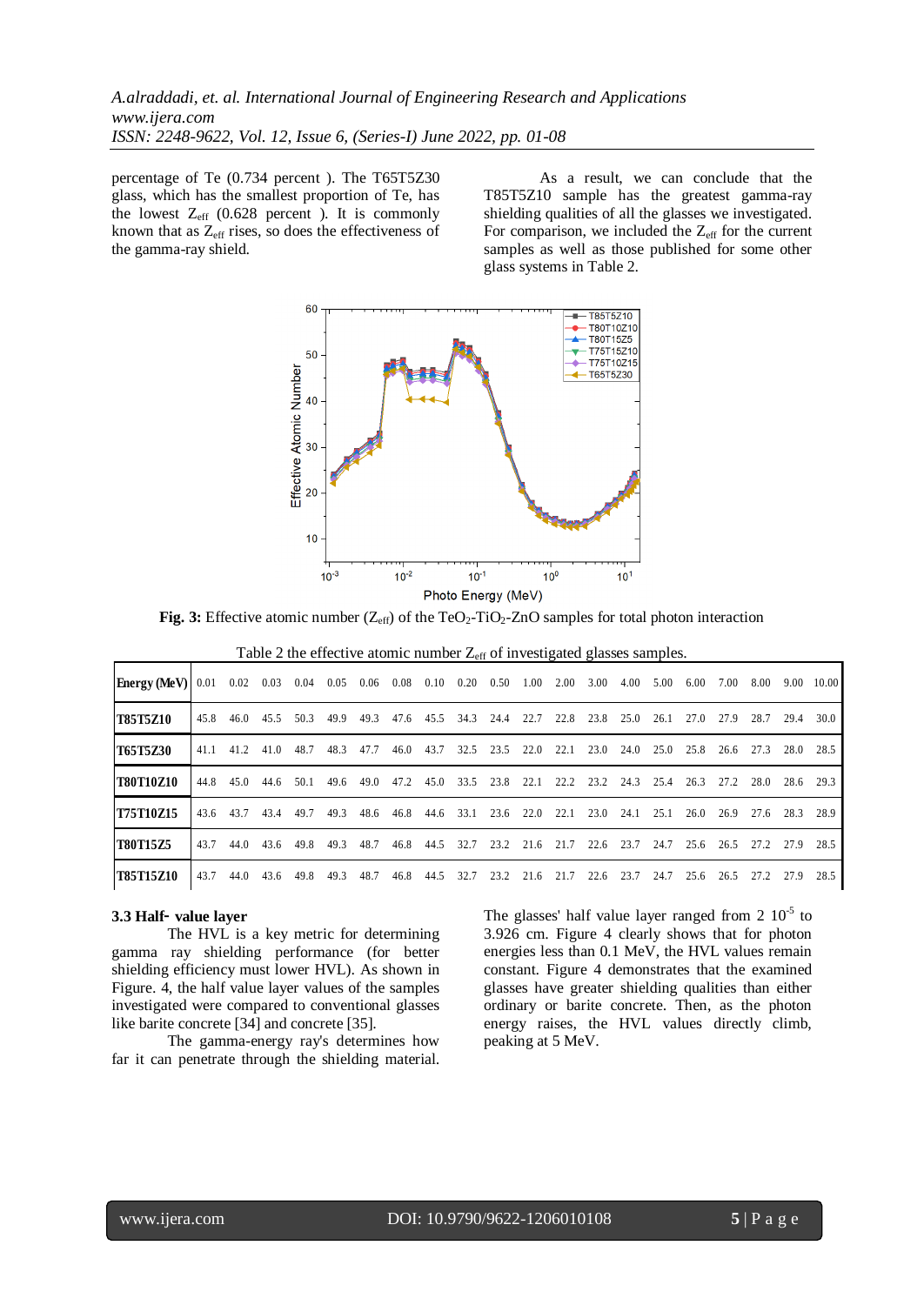*A.alraddadi, et. al. International Journal of Engineering Research and Applications www.ijera.com ISSN: 2248-9622, Vol. 12, Issue 6, (Series-I) June 2022, pp. 01-08*



**Fig. 4:** Half-value layer (HVL) of the TeO<sub>2</sub>-TiO<sub>2</sub>-ZnO glasses compared with commercial concret.

#### **3.4 Mean free path**

The shields' capacity to block gamma-rays may be assessed by the MFP. The mean free path values of the glasses in investigation were determined and compared with a certain conventional shielding glasses Rs-253-G18, RS-520, and Rs-360 and present an exceptional gammaray shielding capability show in Figure 5. Obviously, at low photon energy, the MFP values of the current glasses are low. The values of MFP for all of the glasses increase greatly as the photon energy is increased. The thickness of these glasses must be raised in order for high-energy gamma rays to penetrate more deeply.



**Fig. 5**: Comparison of Mean free path of the TeO2-TiO<sub>2</sub>-ZnO samples with commercial glasses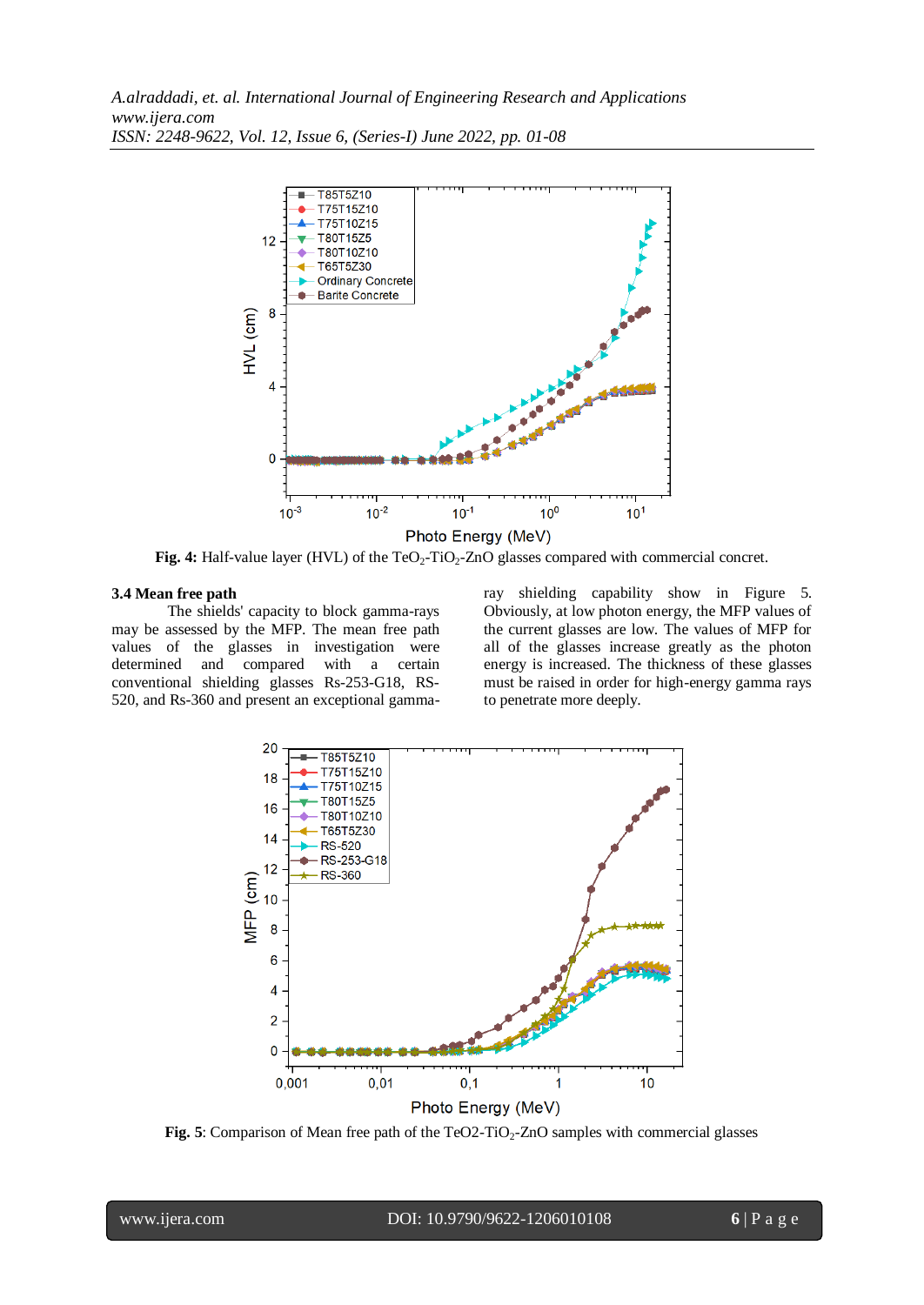#### **IV. CONCLUSION:**

Tellurite-based glasses,  $TeO<sub>2</sub>-TiO<sub>2</sub>-ZnO$ have been studied for shielding protection against neutrons and gamma rays. The Geant4 toolkit and the WinXCOM software were utilized to determine the mass attenuation coefficient  $(\psi \rho)$  of these glasses confirmed with a correlation factor  $(R^2)$ equaling 0.999 after comparison. The greatest  $Z_{\text{eff}}$ values were found in the T85T5Z10 glass, while the lowest values were found in the T65T5Z30 glass, explained by the weight percentage of Te present in each sample. For photon energies range from 1 keV to 10 MeV, the half value layer of the investigated samples was calculated to be in the zone of  $2.10^{-5}$  to 3.93 cm. In terms of  $Z_{\text{eff}}$ , HVL, and MFP, the shielding properties of investigated glasses were compared to commercial glasses and standard concrete and heavy metal oxide glasses. The suggested glass system was found to have good and potential alternatives for gamma and neutron shielding applications.

It is also possible to conclude that  $TeO<sub>2</sub>$  can be examined in the context of boosting nuclear radiation protection and other system properties.

#### **ACKNOWLEDGMENT**

The authors extend their appreciation to the deanship of Scientific Research at the University of Tabuk for funding this work through Research group no. S-1441–0151.

#### **REFERENCES:**

- [1]. Akleyev, A.V. Normal tissue reactions to chronic radiation exposure in man. Radiat. Protect. Dosim. 71, 107–116. (2016)
- [2]. Bagheri, Reza, Moghaddam, Alireza Khorrami, Shirmardi, Seyed Pezhman, Azadbakht, Bakhtiar, Salehi, Mojtaba. Determination of gamma-ray shielding properties for silicate glasses containing Bi2O3, PbO, and BaO. J. Non-Cryst. Solids 479, 62–71. (2018)
- [3]. Sharifi, Sh, Bagheri, R., Shirmardi, S.P., 2013. Comparison of shielding properties for ordinary, barite, serpentine andsteel– magnetite concretes using MCNP-4C code and available experimental results. Ann. Nucl. Energy 53, 529–534.
- [4]. Obaid, Shamsan S., Sayyed, M.I., Gaikwad, D.K., Pravina, P., 2018a. Pawar, attenuation coefficients and exposure buildup factor of some rocks for gamma ray shielding applications. Radiat. Phys. Chem. 148, 86– 94.
- [5]. Obaid, Shamsan S., Gaikwad, Dhammajyot K., Pawar, Pravina P., 2018b. Determination of gamma ray shielding parameters of rocks

and concrete. Radiat. Phys. Chem. 144, 356– 360.

- [6]. Al-Hadeethi, Y., Sayyed, M.I., Rammah, Y.S., 2019. Investigations of the physical, structural, optical and gamma-rays shielding features of B2O3–Bi2O3–ZnO–CaO glasses. Ceram. Int. 45, 20724–20732.
- [7]. Al-Hadeethi, Y., Sayyed, M.I., Rammah, Y.S., 2020a. Fabrication, optical, structural and gamma radiation shielding characterizations of GeO2-PbO-Al2O3–CaO glasses. Ceram. Int. 46, 2055–2062.
- [8]. M.I. Sayyed, G. Lakshminarayana, I.V. Kityk, M.A. Mahdi, Evaluation of shielding parameters for heavy metal fluoride-based tellurite-rich glasses for gamma ray shielding applications, Radiat. Phys. Chem. 139 (2017) 33e39.
- [9]. Ashok Kumar, Gamma ray shielding properties of PbO-Li2O-B2O3 glasses, Radiat. Phys. Chem. 136 (2017) 50e53.
- [10]. Rashad, M., Ali, Atif Mossad, Sayyed, M.I., Somaily, H.H., Algarni, H., Rammah, Y.S., 2020. Radiation attenuation and optical features of lithium borate glasses containing barium: B2O3.Li2O.BaO. Ceram. Int. 46, 21000–21007.
- [11]. Al-Hadeethi, Y., Sayyed, M.I., Mohammed, Hiba, Rimondin, Lia, 2020b. X-ray photons attenuation characteristics for two telluritebased glass systems at dental diagnostic energies. Ceram. Int. 46, 251–257.
- [12]. Dong, M.G., Sayyed, M.I., Lakshminarayana, G., Çelikbilek Ersundu, M., Ersundu, A.E., Nayar, P., Mahdi, M.A., 2017. Investigation of gamma radiation shielding properties of lithium zinc bismuth borate glasses using XCOM program and MCNP5 code. J. Non-Cryst. Solids 468, 12–16.
- [13]. Zalegowski, Kamil, Piotrowski, Tomasz, Garbacz, Andrzej, Adamczewski, Grzegorz, 2020. Relation between microstructure, technical properties and neutron radiation shielding efficiency of concrete. Construct. Build. Mater. 235, 117389.
- [14]. Lee, C.M., Lee, Y.H., Lee, K.J., 2007. Cracking effect on gamma-ray shielding performance in concrete structure. Prog. Nucl. Energy 49, 303–312.
- [15]. C. Bootjomchai, J. Laopaiboon, C. Yenchai, R. Laopaiboon, Gamma-ray shielding and structural properties of bariumebismutheborosilicate glasses, Radiat. Phys. Chem. 81 (2012) 785e790.
- [16]. S. Kaewjaeng, J. Kaewkhao, P. Limsuwan, U. Maghanemi, Effect of BaO on optical, physical and radiation shielding properties of